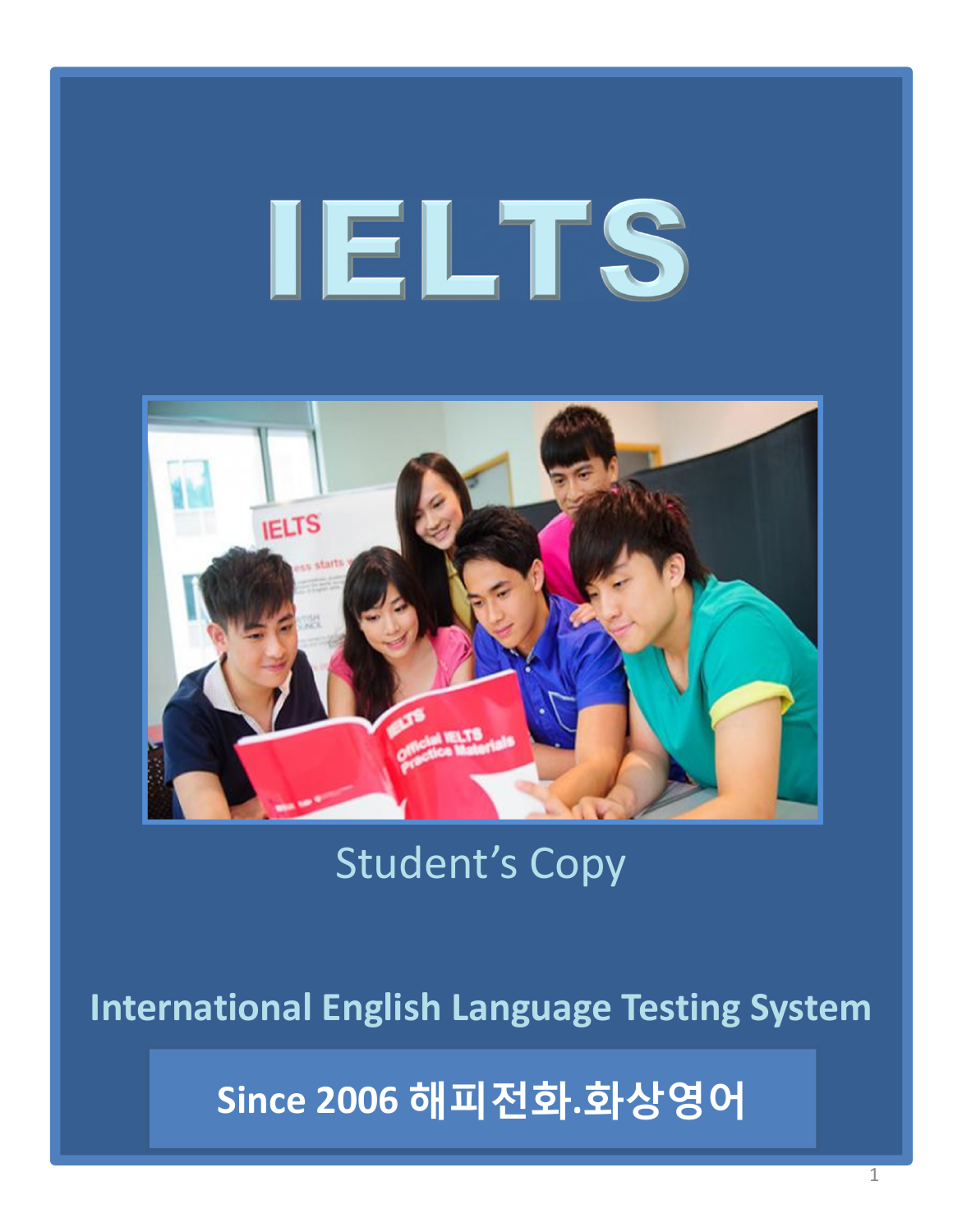# **TABLE OF CONTENTS:**

| <b>TOPIC NO:</b> |                                                     |
|------------------|-----------------------------------------------------|
| 01               | <b>Describe Someone in your family</b>              |
| 02               | <b>Your Favorite Restaurant</b>                     |
| 03               | <b>Describe your childhood memories</b>             |
| 04               | Describe the best gift/present you have received    |
| 05               | Describe a newspaper or a magazine                  |
| 06               | <b>Describe a Teacher</b>                           |
| 07               | <b>Describe a Friend</b>                            |
| 08               | Describe an important decision/choice that you made |
| 09               | Describe a happy event in your life.                |
| 10               | <b>Describe an important Invention</b>              |
| 11               | Describe a Historical Place that you know about     |
| 12               | Describe a national festival in your country        |
| 13               | Describe an accident you saw                        |
| 14               | Describe a party that you have attended             |
| 15               | Describe a subject taught in your school            |
| 16               | Describe a website you often browse.                |
| 17               | Describe a stressful day.                           |
| 18               | Describe a traditional meal.                        |
| 19               | <b>Describe one of your neighbors</b>               |
| 20               | Describe a practical skill you have                 |
| 21               | Describe a child you know.                          |
| 22               | Describe your favorite animal.                      |
| 23               | Describe the most useful household appliance        |
| 24               | Describe a trip you have taken recently.            |
| 25               | A product you bought and was dissatisfied about     |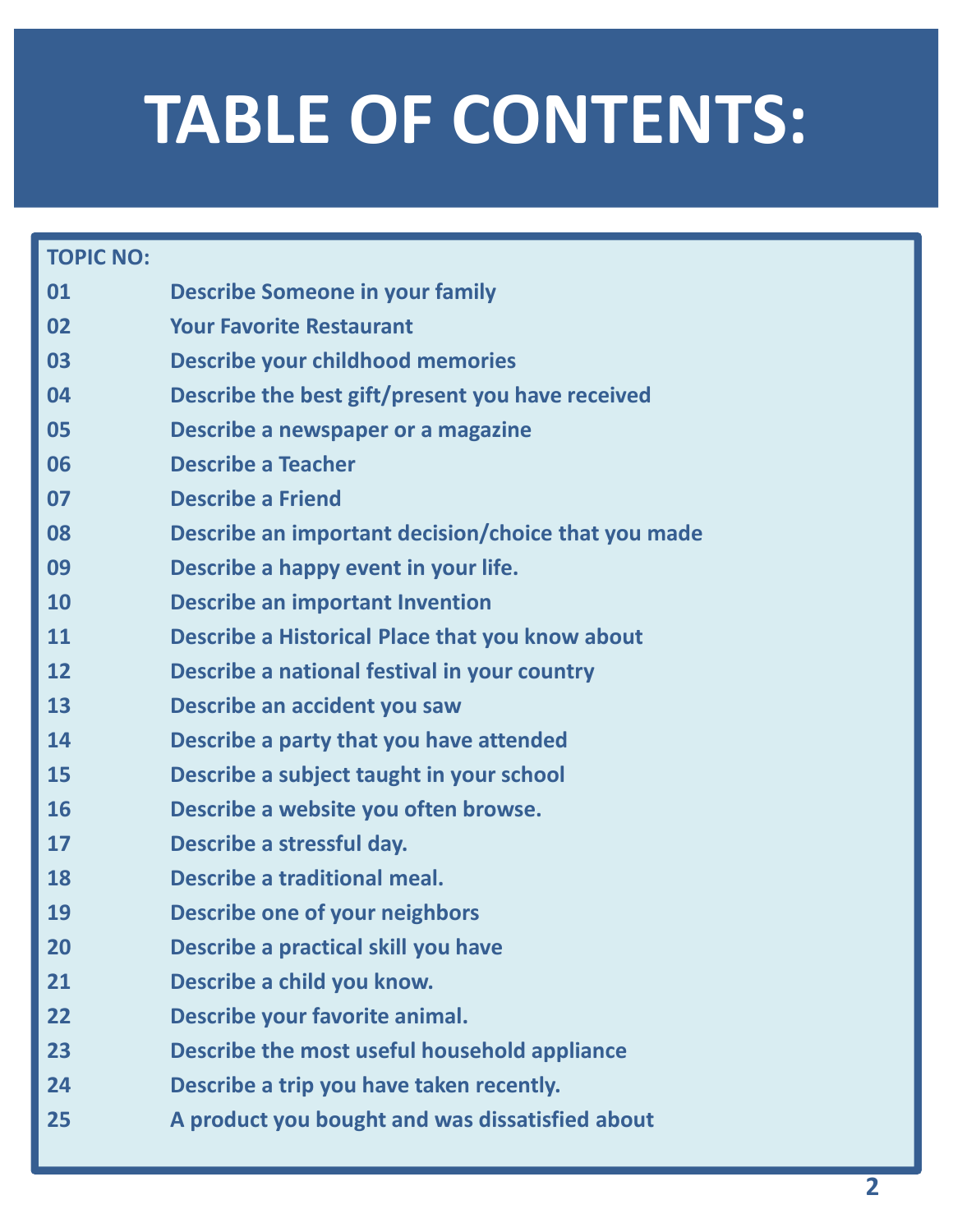| 26 | Describe something you plan to learn in the future.                 |
|----|---------------------------------------------------------------------|
| 27 | Describe a difficult thing you did well.                            |
| 28 | Describe a nation (not your own) that you know well.                |
| 29 | Talk about a new law you would implement where you live to make     |
|    | it a better place.                                                  |
| 30 | Talk about a funny incident that happened to you.                   |
| 31 | Talk about a pet that you or someone you know once had              |
| 32 | Describe an occasion or event when you were congratulated           |
| 33 | Describe a relative whom you like                                   |
| 34 | Talk about your most favourite Season in your country               |
| 35 | Describe a city you have visited                                    |
| 36 | Describe the most beautiful natural scenery you have ever seen.     |
| 37 | Describe the job/ career you have or hope to have.                  |
| 38 | Describe a practical skill you have                                 |
| 39 | A speech that somebody delivered and you heard.                     |
| 40 | Describe someone you know who is a good cook.                       |
| 41 | Describe one of your favourite photographs                          |
| 42 | Describe an old person you admire.                                  |
| 43 | Describe a musical event in your country.                           |
| 44 | Describe something special you want to buy in the future.           |
| 45 | Describe a thing that you possess and which is important to you.    |
| 46 | Describe a shopping center you often go to.                         |
| 47 | Describe a hotel you have stayed in.                                |
| 48 | Describe a life changing experience.                                |
| 49 | Talk about a picnic spot / recreational public spot that you liked. |
| 50 | Describe a game or sport you enjoy playing.                         |
|    |                                                                     |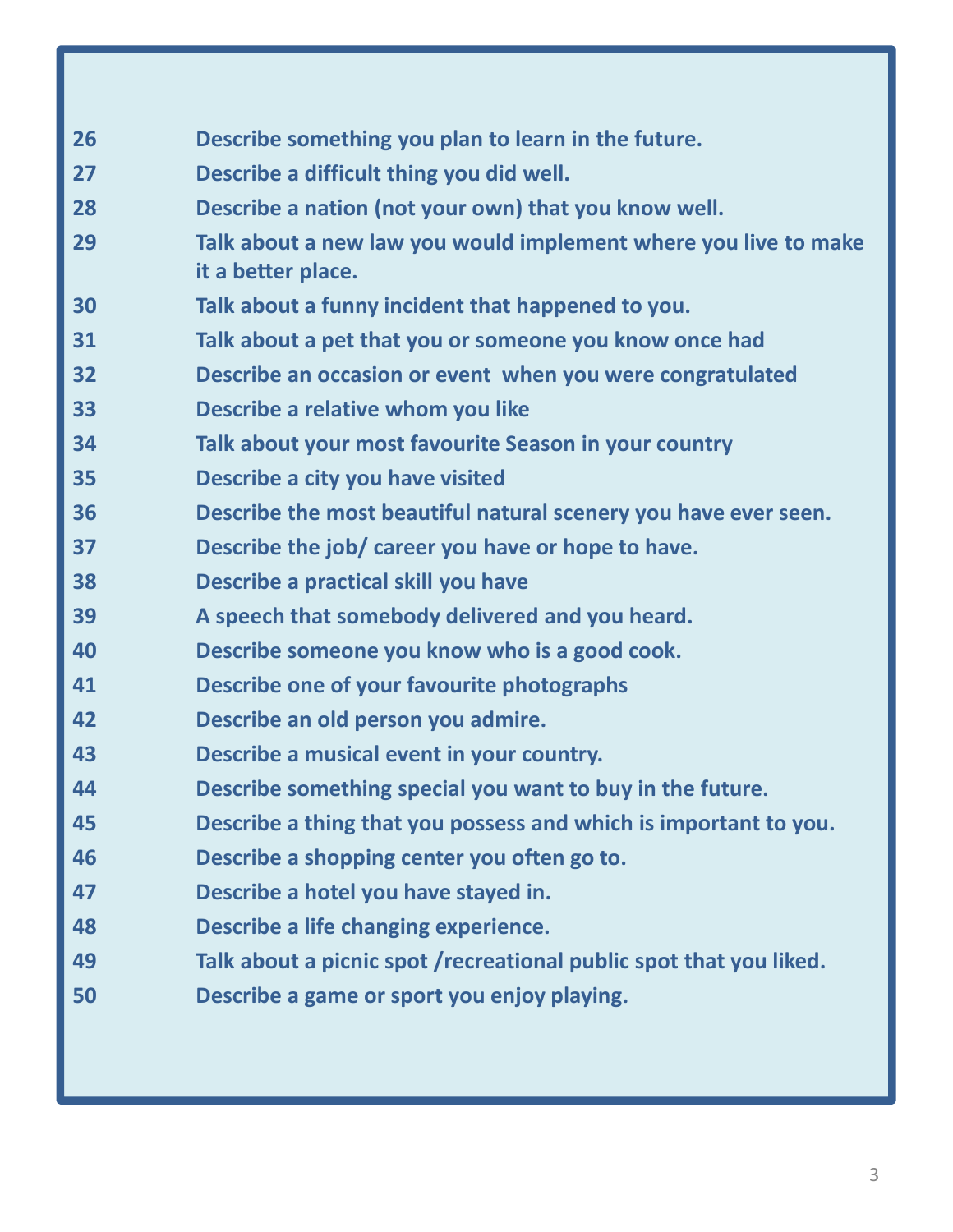- **Tell me about your most favorite music band.**
- **Tell a childhood story you heard when you were a kid.**
- **Talk about a gift that you gave to someone recently.**
- **Describe a person who accidentally became your friend.**
- **Describe your study room**
- **Describe a journey you went on.**
- **Describe a friend from your childhood.**
- **A famous person you know in your country.**
- **Describe a library that you visited.**
- **Describe a time when you were asked to give your opinion in a questionnaire or survey.**

#### **READ ME!**

#### **IELTS SPEAKING IS MAPPED OUT THIS WAY:**

- Part 1 (4-5 minutes  $\rightarrow$  Introduction and questions on familiar topic areas such as work, study, hobbies, holidays)
- Part 2 (3-4 minutes  $\rightarrow$  2 minute talk on a familiar topic)
- Part 3 (4-5 minutes  $\rightarrow$  Two-way discussion on issues related to the topic in part 2)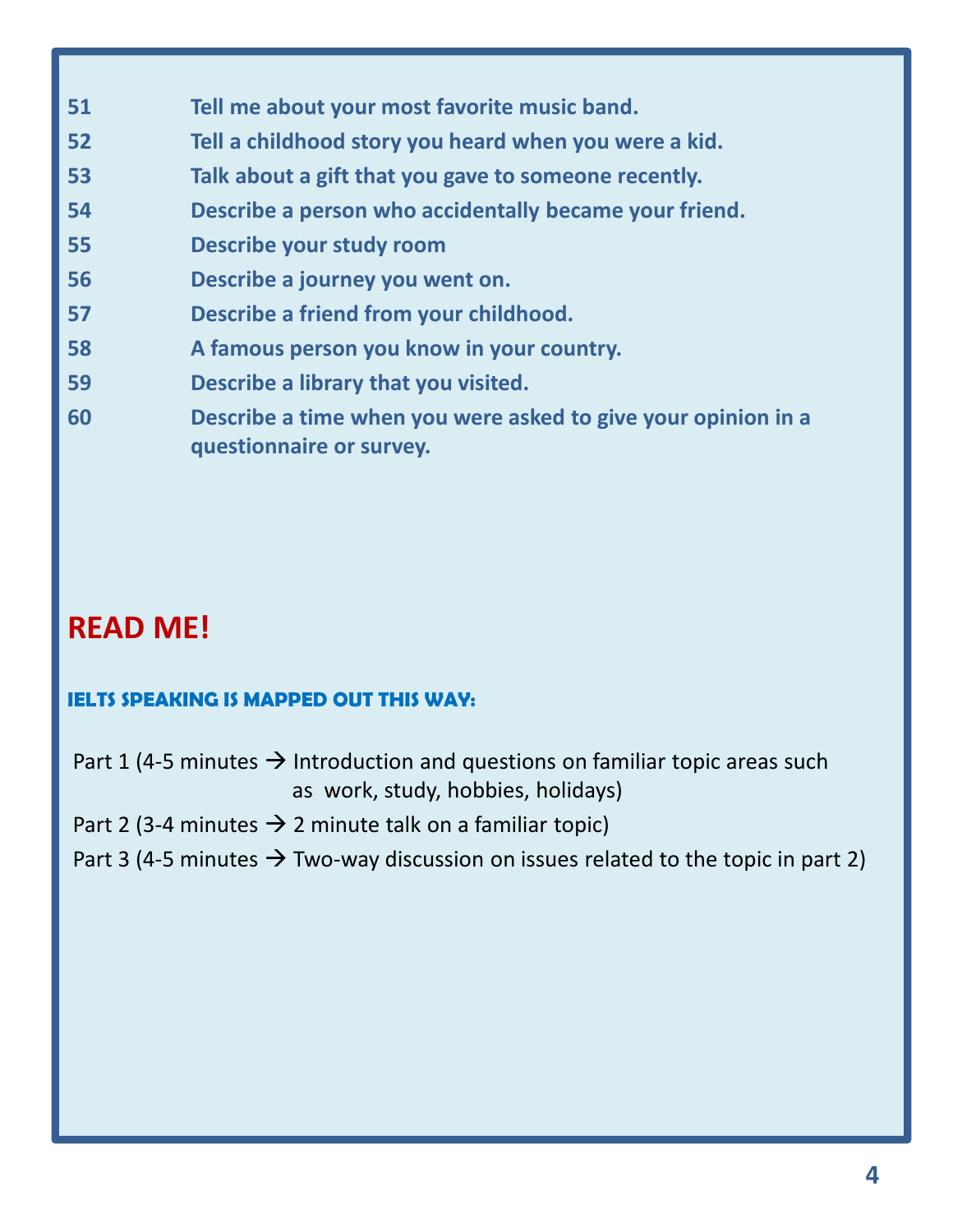#### **Describe Someone in your TOPIC family who you really admire**

### Y ou should Say

**01**

- What relation do you have with this person?
- What are your first memories of this person?
- How often you see this person?

#### **And explain why do you admire this person.**

### Follow-up Questions

- What are the values of family in your country?
- How family bonding is necessary for happiness in life?
- What type of family do you like? Nuclear family or joint family?
- How family value and bonding have changed over the last decade?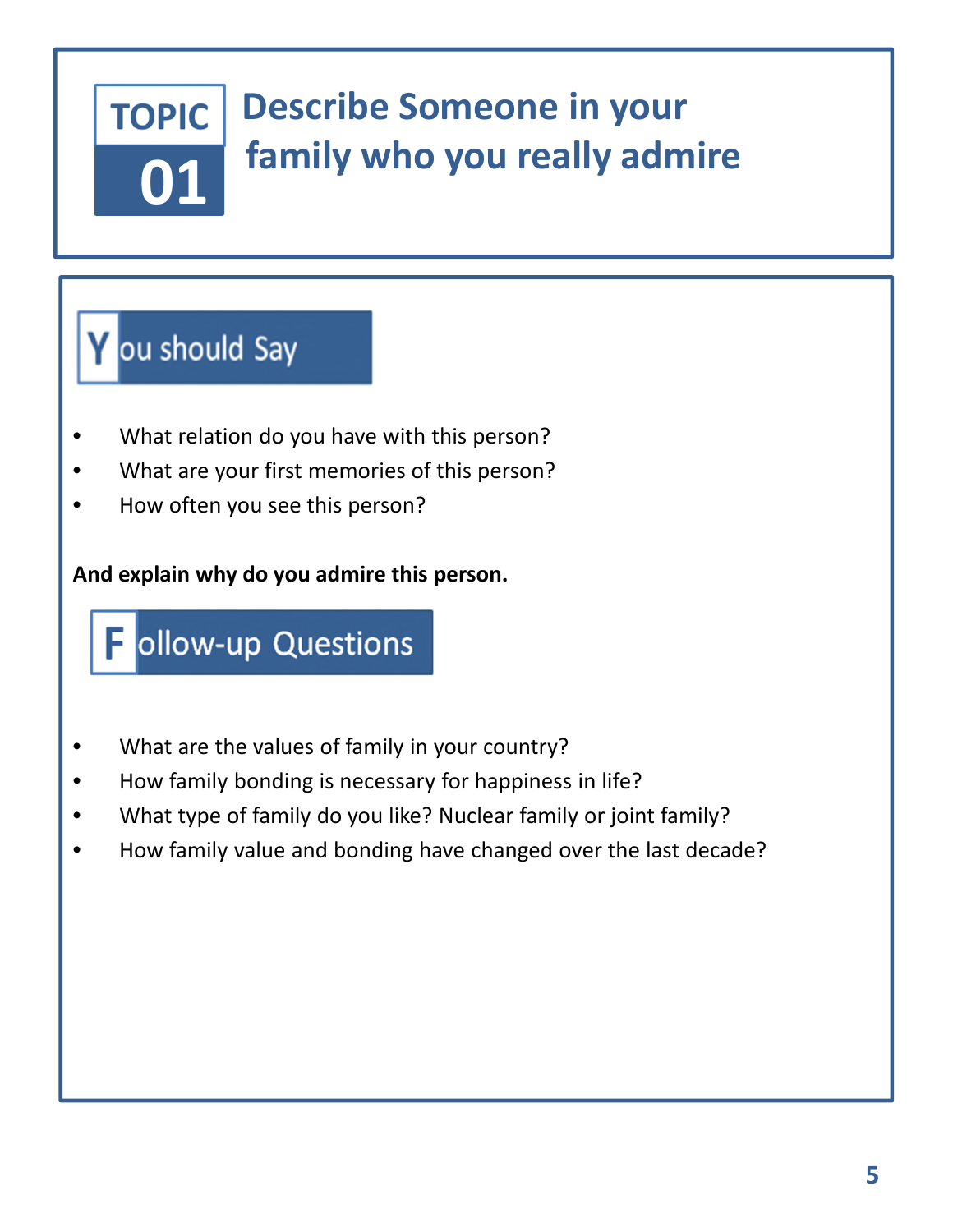### Sample Answer

I've got a small family with only 5 members and all of us are very close to each other and we love each other very much. Among them I love my mother more than anyone else in the whole world. I adore my mother for her caring, loving, adorable behaviors and wit. She is the person I can share everything with and that's the reason I worship her so much.

Possibly she was the first human I saw when I opened my eyes in this world. A relationship with a mother is divine and all of my childhood memories are either related to my mom or my school. I can still remember a day I was late to come back home after school and that's because there was a ceremony at the school I did not know about. All of a certain I found that my mother was entering through the school-gate to find me. I was so frightened that my mother would rebuke me for being late unnoticed and she must be mad at me. But to my best surprise, when my mother saw me she had a warm smile in her face that I'll never forget till my last breath in this earth. Then she hugged me and gave me a kiss. I felt then that I love my mother more than me. She attended the program at the school and afterward we came back home together.

I spent my 19 years or so with my father and mother but I stay at a metropolitan city now for my education. Whenever I get vacation I meet my mother at my village home. On an average I spend 2/3 months with my mother each year but I talk to her over phone almost twice a day.

The reasons why I admire her are endless. She is caring, tender, she has got a big heart and she possesses love for everyone. She had been an ideal mother to raise 3 kids and making sure our education and moral values. She had made a lot of sacrifices all of her life and had never complained about anything to my best knowledge. She is the person who reminds me the power of love and caring.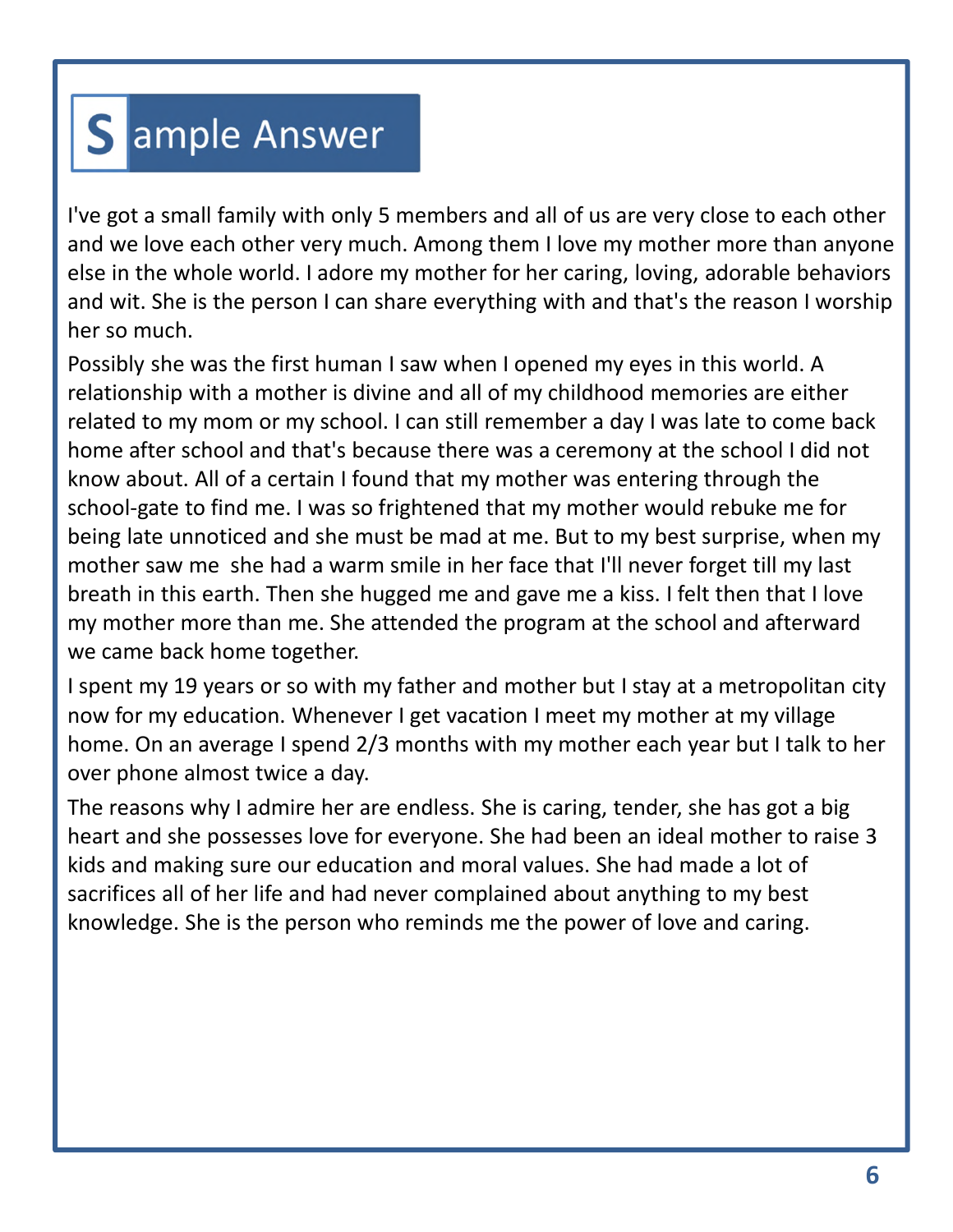## **TOPIC** 02

### **Describe your Favorite Restaurant**

#### Y ou should Say

- Where it
- What it looks like inside and outside
- What kinds of foods they serve

**What makes this restaurant so special to you and other**

### Dellow-up Questions

- Which one is better: home-made foods or foods from restaurant?
- What traditional foods do you have in your country?
- What are the tourist attractions in your city?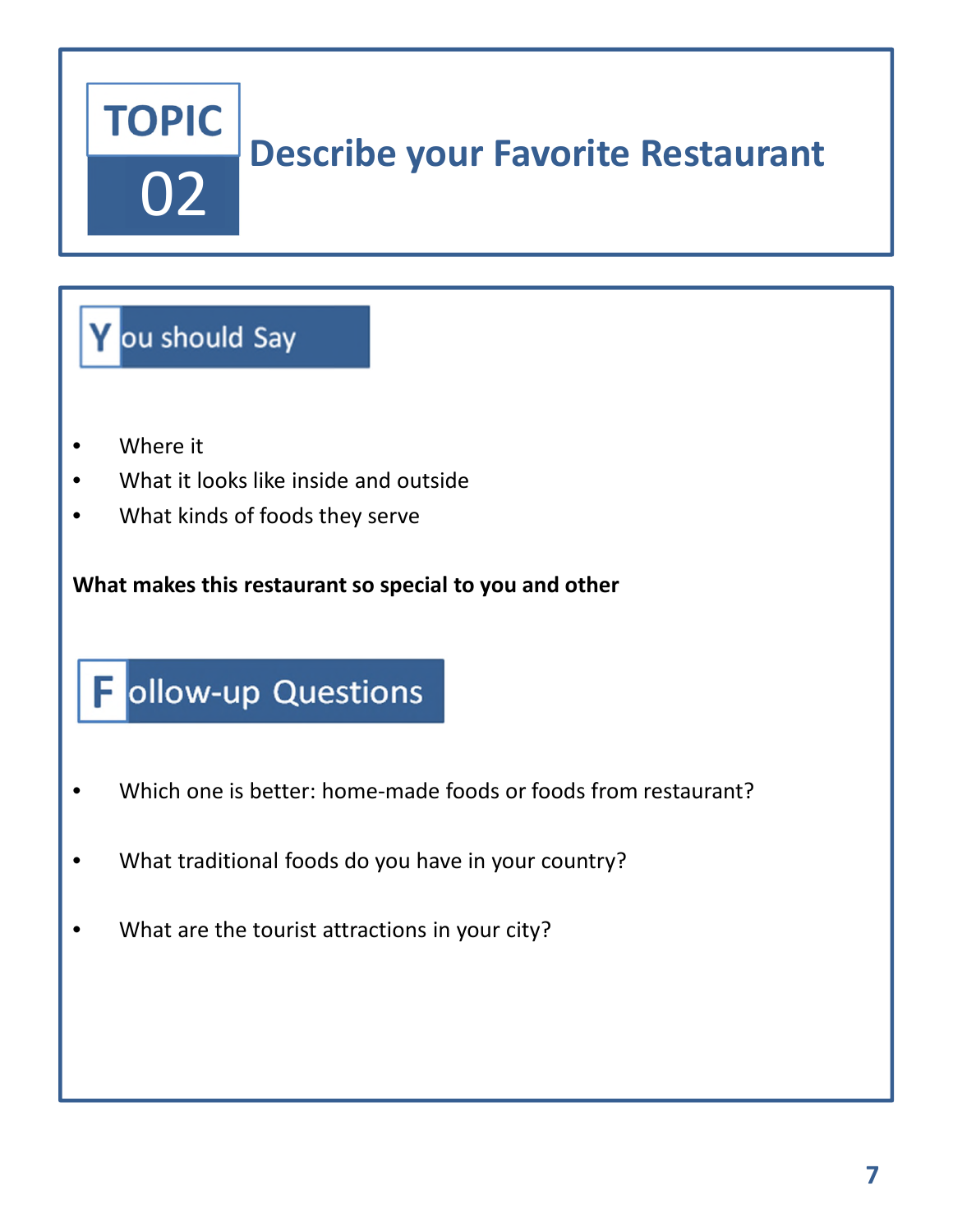### S ample Answer

Thank you very much for giving me the chance to talk about my favorite restaurant. The name of my favorite restaurant is (say the name of the restaurant you are going to talk about) and it's situated at the center of the city I am currently living in. Not only I like the spacious, serene environment, tasty menus that the restaurant serves, but I have lots of memories related to this restaurant. I remember that my parents celebrated some of my birthday parties there, our college friends arranged the get-together parties, one of my cousins' marriage ceremony was celebrated there and similarly I attended lots of other parties at this very restaurant.

The restaurant has 3 floors and the sitting arrangement is quite nice. Paintings of famous artists have been hanging on the walls and the place is quite neat and clean. The interior decoration is charming and gorgeous feeling. The ground floor is spacious and can accommodate more than 50 cars' parking. The front view of the restaurant is different as the place gives the impression of an urban garden.

The restaurant offers several dishes including exotic desserts, ice-creams and also offers a separate place for the kids to play and have fun. The prices are reasonable and the foods are served quickly as opposed to some other restaurants where you will have to wait for a long for your foods to appear on your table. The waiters and other staffs are friendly and welcoming. The restaurant offers Chinese, Italian, Indian, Thai, Pakistani and local menus that gives you a wide ranges and options to pick from. The soft background music and instrumentals make the environment more enjoyable and soothing. The tables are not congested and people can chat over their personal topics without interruption. The long glass made windows offer the city view which makes the place worth visiting besides the delicious foods. The place must be a good place to be as I often found the foreign tourists visiting the restaurant. The authority lets the customers provide their feedbacks and comments on foods and the place and as I have noticed they take prompt action on a customer complaint.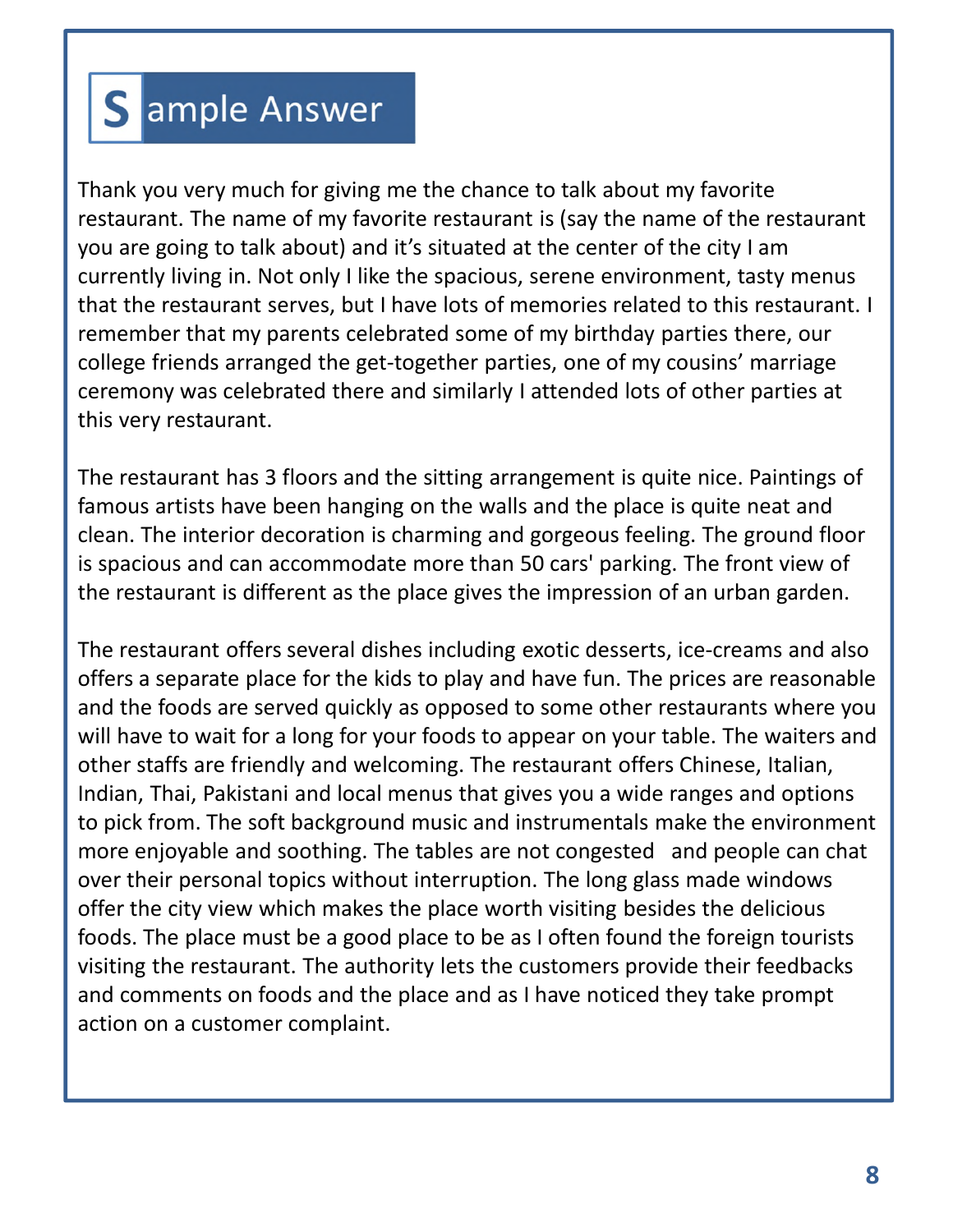#### **TOPIC Describe one of your childhood memories** 03

### Y ou should Say

- What is it
- When it happened
- How it affected you in your life

#### **And explain why you still remember it**



- Why childhood is important ?
- How did you spend your childhood?
- Who was your childhood hero? Did you want to be like him/her?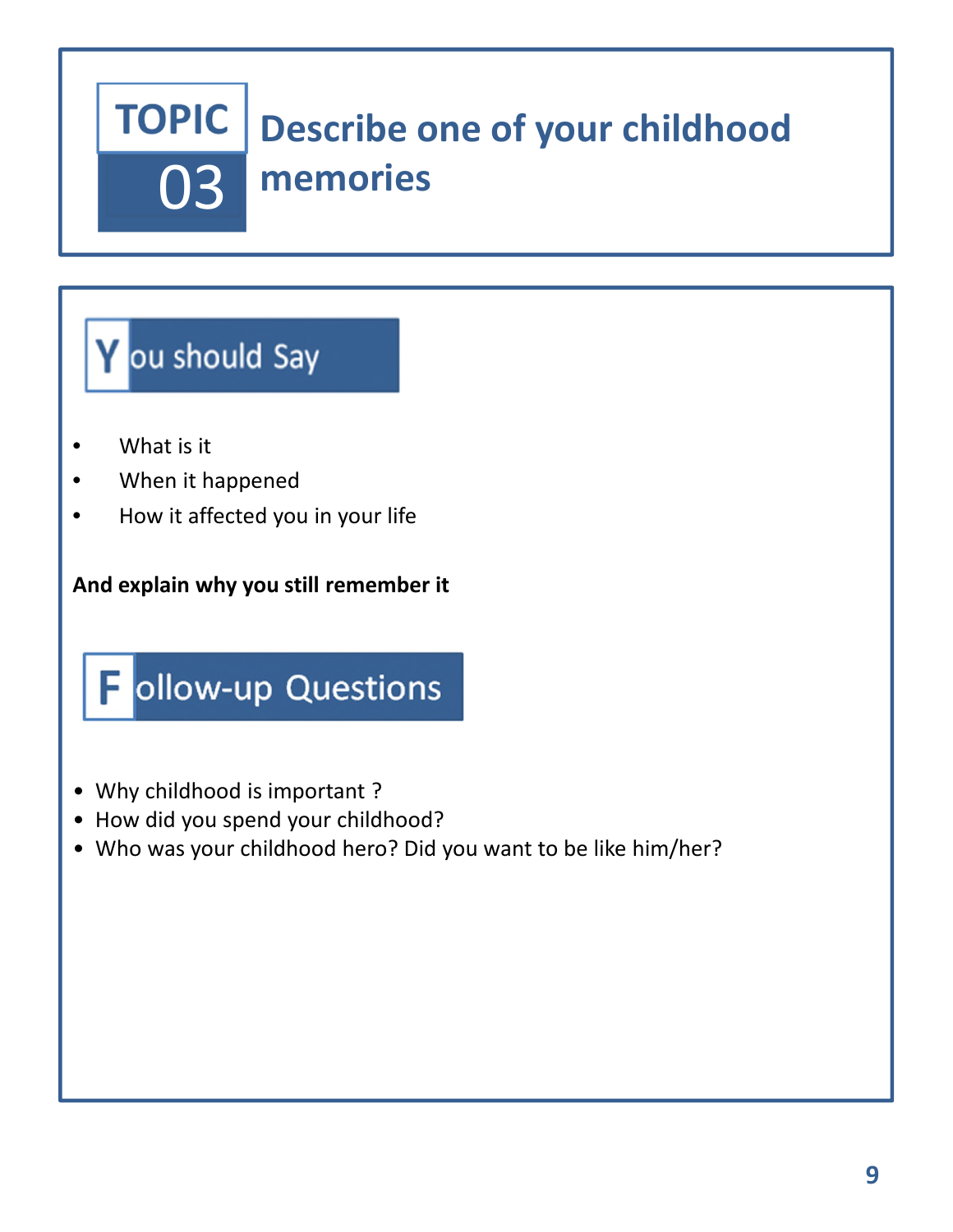### S ample Answer

Childhood memories are strange things, because sometimes you can't quite be sure if you really remember something, or if you just think you do because others have told you about it, or you have seen a photo of the event later on. I'm going to talk to you about a memory that I'm very confident is real. I'll tell you what it is, when it happened, how it affected me and why I still remember it. The memory is the earliest one I have of me and my Dad. I was very small indeed, I'm not exactly sure how old, but I'd guess about three years old, maybe even younger. My Dad was not a particularly tall or strong man, but I was small enough, and by comparison, he was big enough then, for me to stand with both my feet on one of his, and to reach up with my arms and cling onto his leg. I would then hang on and laugh delightedly as he tried to go about his daily business, walking around the house with me gripping on tightly refusing to be budged. It was a favourite game.

I don't know that I can honestly say it affected me in my life. However, in my family we don't really talk about things very much or do a lot together. We don't live particularly close to one another so see each other rather infrequently. I suppose the way the incident affected me was by making me at a subconscious level feel close to my Dad even years later as we had shared that happy play time together when I was tiny.

I didn't know I had held onto this memory until quite recently. Sadly my Dad died, he had been very ill for a long time, so it wasn't unexpected, but of course it was very sad. I wanted to say something about him at his funeral, and I wanted to pick a memory that was personal just to him and to me. For some reason that image of me tiny and laughing and him solemnly 'pretending' that he hadn't noticed I was there came into my mind and it seemed very appropriate somehow to share that one. It was a happy memory, but also an intimate one. I think he would have been really pleased that I could recall it so many decades later.

So why can I remember it? I'm not sure, but I like to think the memory was there dormant all the time just waiting for the moment when I needed to retrieve it. It is a comforting thing to recall. The human mind is an amazing thing!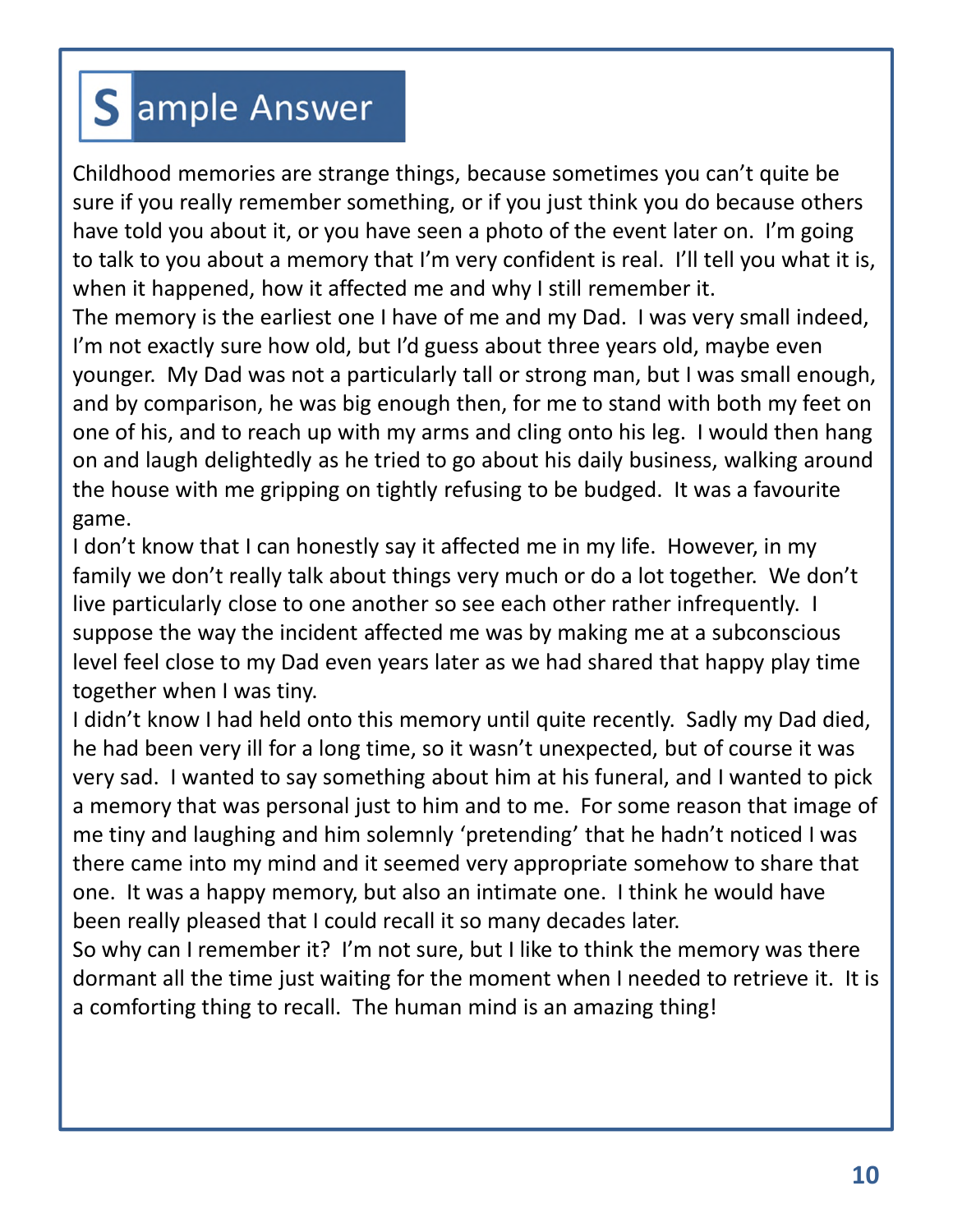

### **Y** ou should Say

- What is the gift
- Who sent it to you
- When did you receive it

**And explain why it was the best gift / present you have ever received.**

### Follow-up Questions

- Do you think that present giving will play an important role in daily life? Why?
- Compare the gift which people have received 10 years ago to the present that people now are receiving? What's the difference between them?
- Do you think that the brand name is very important for sales?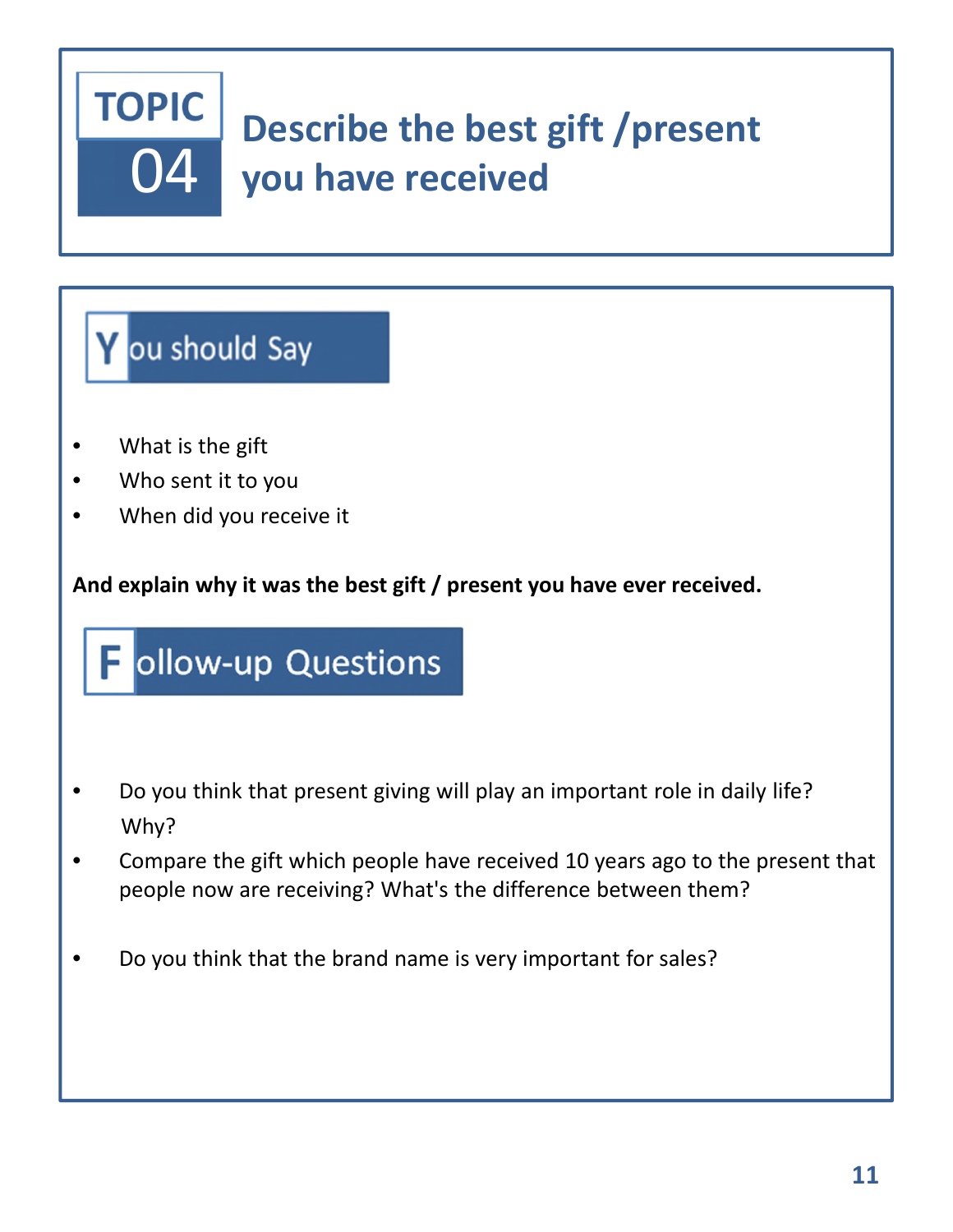### S ample Answer

In my life I have got numerous gifts and presents and among them most exciting and best gift was the Laptop my father gave me when I was 14 years old. When I was 10 years old, I found that many of my friends had their own laptops and desktop computers. I was heavily fascinated about this wonder machine and dreamed about owning one someday. After getting admitted in grade 6, I got admitted in a computer training center and learned the basic computing. Whenever I visited any my friends who had a computer, I felt overwhelmed playing games, learning new software, trying to browse internet etc. over there. I sometimes visited some of my friends' houses more often than usual only because they had computers. Thus this machine became the only dream of my life. As I knew that my father won't be able to buy a computer for me, I did not ask for one. I made a dummy computer using papers and boards and played with it. One day I bought a savings bank and started saving coins and notes there. After one month I found that I have saved very few amount to purchase a computer!

I got busy with other stuffs and could hardly find times to visit friends' houses to use their computer but in a corner of my heart I felt the same fascination for owning a computer. On my 14th birthday, my father told me that he wants to take me to the computer shop and purchase one for me. I could not believe what I was hearing. That night it was tough for me to sleep. In the morning I wake up earlier than usual and went to the computer shop with my father. He bought a Dell Laptop that was Pentium 4 machine. While returning home, I found myself flying in joy. I opened the box after returning home and showed it to my mother and other relatives.

As a kid, that was a long expected gift that my father gave me and till now it's the best gift/ present I have ever received.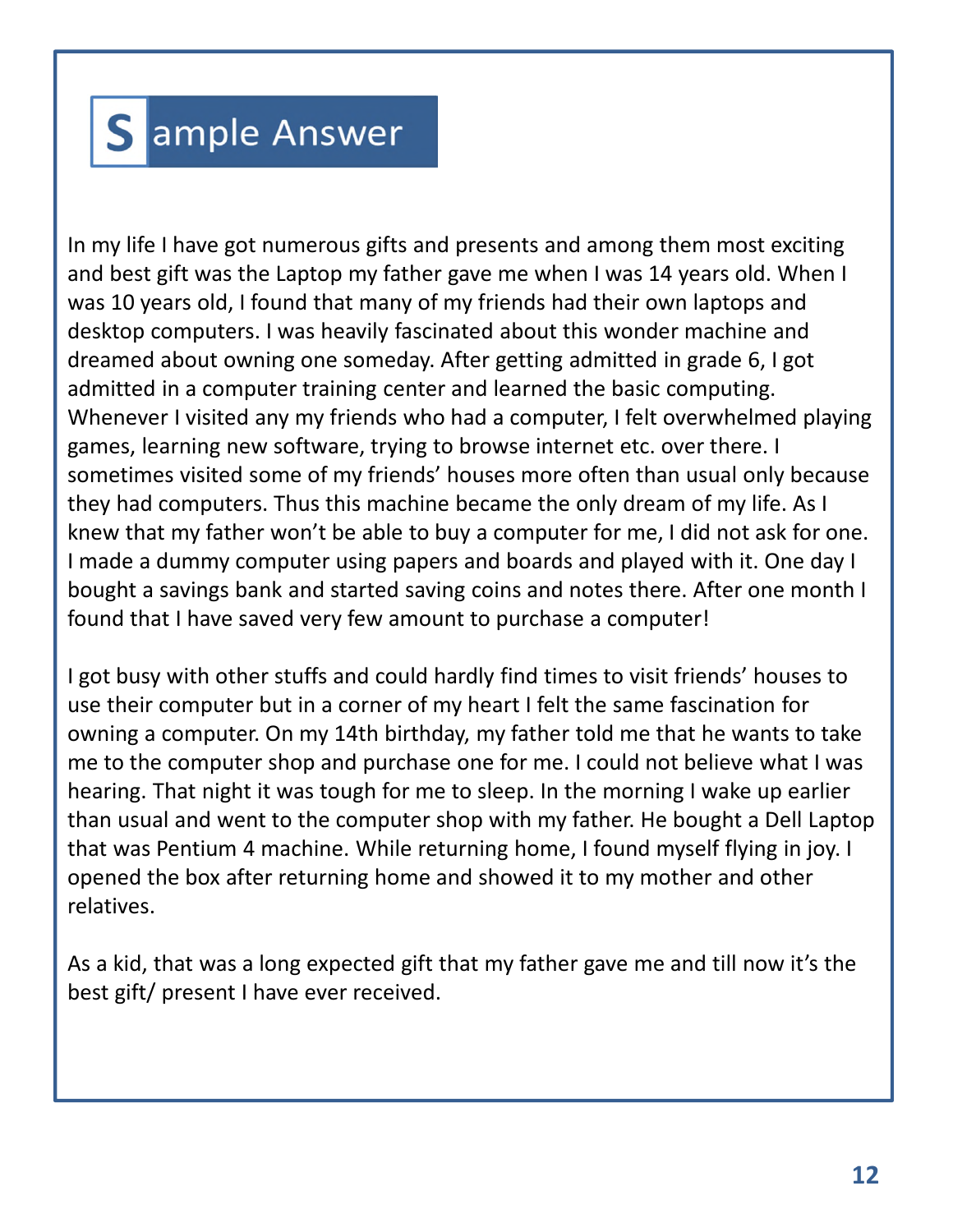### **Describe a newspaper or a magazine** 05

#### **Y** ou should Say

- What is it and why you read it
- What are the benefits of reading a newspaper or a magazine
- How often you read it and what are the contents of it

#### **And explain why do you like to read this newspaper or magazine**

### Follow-up Questions

- What do you think the important qualities for a news reporter?
- What's the main difference between newspaper and magazine?
- What's the function of a report to the society?
- What kinds of books/newspapers/magazines do adolescents read in your country?

• With the popularity of Internet, do you think newspapers and magazines will disappear?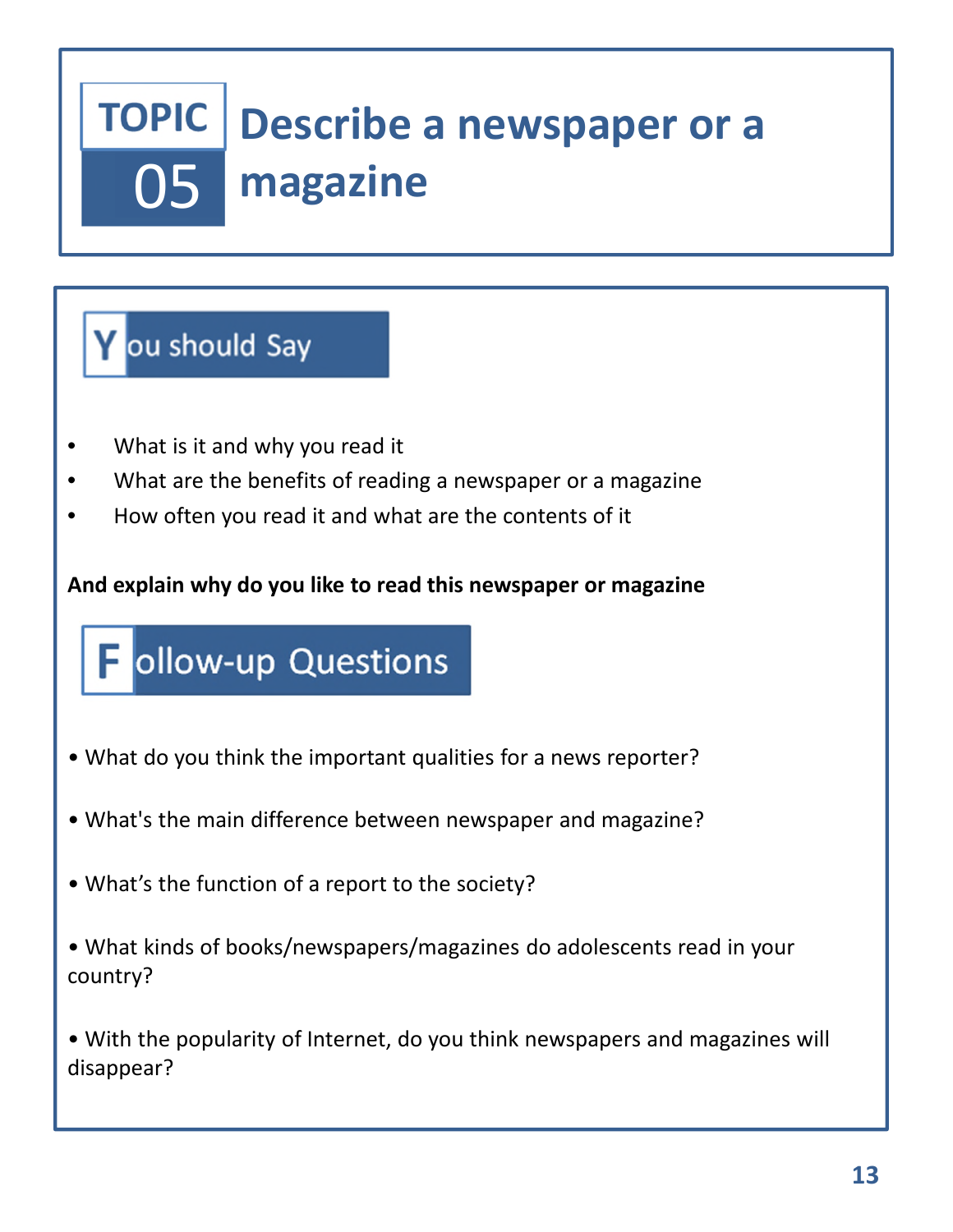### Sample Answer

I read newspaper almost every day and sometimes I purchase or borrow magazines to read as well. I'd like to describe a magazine that I usually buy each month and enjoy reading a lot. The name of this magazine is PC World which is a global computer magazine published monthly by IDG in USA. It offers advice on various aspects of PCs and related items, the Internet, and other personal-technology products and services. In each publication, PC World reviews and tests hardware and software products from a variety of manufacturers, as well as other technology related devices such as still and video cameras, audio devices and televisions.

I have been reading this magazine for the last 6-7 years or so. It is specifically useful for people who love computers, other technology devices; software and IT related news and updates. I am doing my graduation in Computer Science and Engineering and love to learn about new hardware and software. This is a magazine that offers great hardware & software reviews, tips on advanced computing and many other useful articles.

Reading a newspaper or a magazine is always helpful for learning new information. Newspapers provide contemporary local news, international news, editorials, entertainment, news, sports news and so on. Without reading newspapers or magazines one can't keep himself / herself updated with the latest news and views of the world. I purchase the PC World magazine every month and read it for about 7 days. Sometimes I read older versions as well to find out any particular reviews or articles. This magazine is helpful for basic, moderate and advanced computer users and techno lovers. Someone who has a computer should read it to increase his/ her knowledge on hardware and software. Even it's helpful for those who are going to buy computers, printers, cameras, scanners, software or other hardware devices. I enjoy reading it a lot.